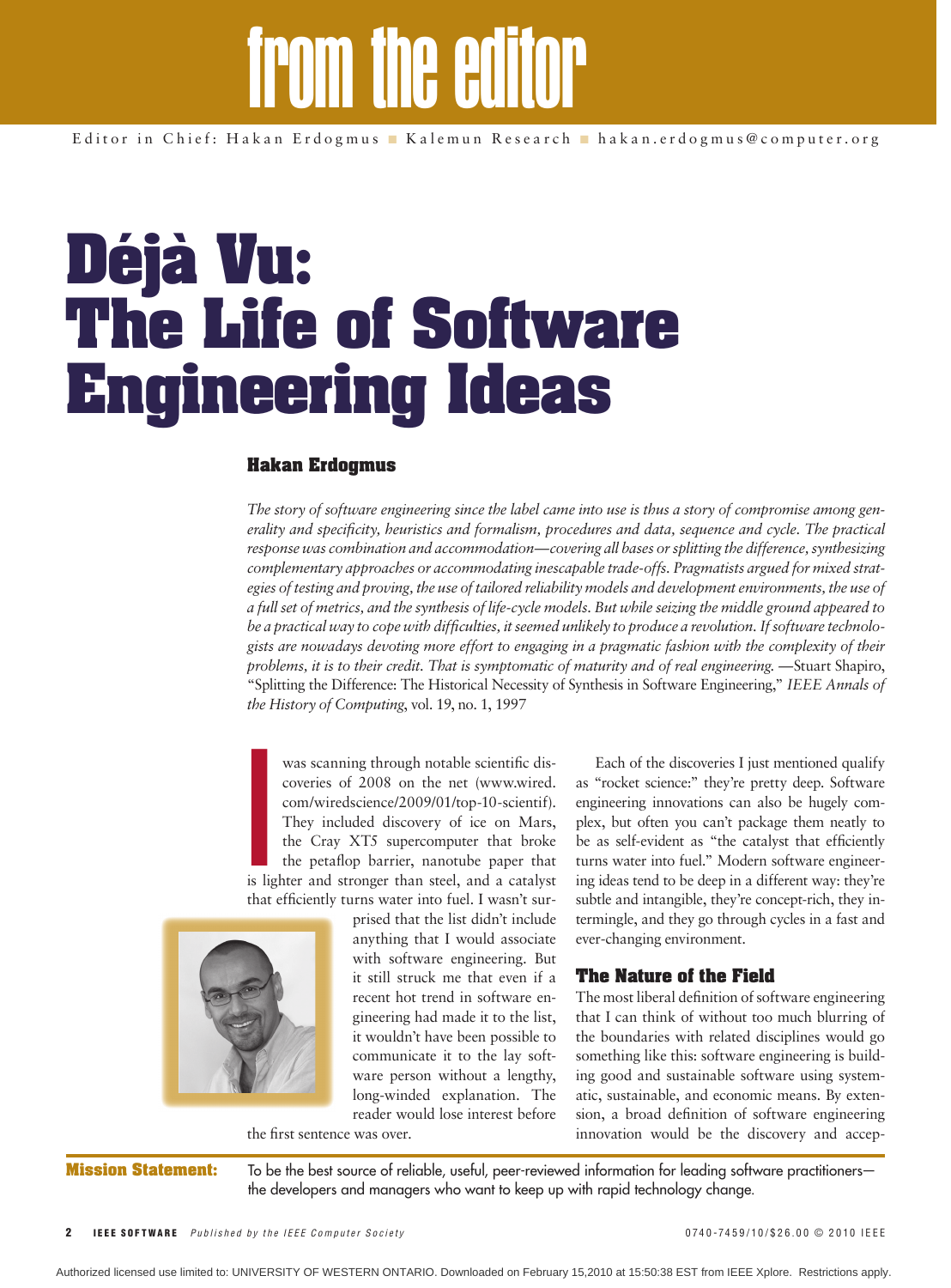#### **New Column: Impact**

In this issue, Michiel van Genuchten and Les Hatton inaugurate a new department on software's impact. Michiel, Les, and their guest contributors embark on the ambitious task of demonstrating the ubiquitous presence of software in diverse industries. Their arsenal: experience and data from the trenches. Their message to those who think software is just another invisible, annoying overhead: software is under every stone, software grows beyond your imagination, software may be unsustainably expensive, and yes, software is critical to your business. Enjoy!

#### **Erratum**

In the November/December 2009 edition of this column ("A Process That Is Not"), the sentence at the end of the first paragraph "Yet Tiki works, despite the software and antiprocess used in developing it" on page 4 should have read "Yet Tiki works, despite the antiprocess used in developing it." I apologize for the mistake.

#### **Kudos**

Columnist Grady Booch was elected an IEEE Fellow for his contributions to software engineering and the development of the Unified Modeling Language. Congratulations on this important recognition.

tance of those means. Here I deliberately avoid the usual, more righteous definition that emphasizes the use of scientific and mathematically based means. The way we build software involves technology in many instances, but that alone isn't sufficient. Regardless of whose definition, how technology is applied and why it works are deemed critical (sometimes even more critical) in the software engineering world. Thus such means also centrally involve tenets, methods, practices, and understanding: in effect, the "how" and "why" part of building software. All of this smells a lot like process, and perhaps software engineering is by definition a "processy" field, softer than we'd like it to be. If that's true, we shouldn't expect frequent stepfunction improvements. The inherent process focus may also be why, in his article "Software Engineering: An Idea Whose Time Has Come and Gone?" (*IEEE Software*, July/August 2009), Tom DeMarco appears to equate software engineering with the process side of software engineering. In that article, DeMarco recants some of his own legacy advice about the importance of measurement and control in software projects, but in doing so, he also implicitly overgeneralizes his impressions about the process aspect to an entire field.

We should finally resolve that the discovery of new software engineering ideas is, by now, naturally incremental and evolutionary. This insight is not novel at all. Fred Brooks famously told us so over 20 years ago ("No Silver Bullet—Essence and Accidents of Software Engineering," *Computer*, April 1987) when he identified complexity, conformity (arbitrariness of that complexity), changeability, and invisibility as software's four essential difficulties. Stuart Shapiro later referred to the incremental nature of software engineering discoveries in his excellent historical account "Splitting the Difference." Lawrence Peters and Leonard Tripp described designing software as a "wicked problem," a changeling that doesn't lend itself to a clean, stable solution ("Is Software Design Wicked?" *Datamation*, May 1976, p. 127). The key ideas—among them, abstraction, modularity and information hiding, reuse, better communication, and attention to human aspects—for dealing with essential difficulties have been around quite a while.

### **The Intertwined Lives of Ideas**

Suppose we've dampened our expectations of step-function improvements and moved

**Hakan Erdogmus** hakan.erdogmus@computer.org EDITOR IN CHIEF EMERITUS: Warren Harrison, Portland State University

#### **ASSOCIATE EDITORS IN CHIEF**

**Computing Now:** Maurizio Morisio, Politecnico di Torino; maurizio.morisio@polito.it **Design/Architecture:** Uwe Zdun, Vienna Univ. of Technology; zdun@infosys.tuwien.ac.at

**Development Infrastructures:** Martin Robillard, McGill University; martin@cs.mcgill.ca

**Distributed and Enterprise Software:** John Grundy, University of Auckland; john-g@cs.auckland.ac.nz

**Empirical Results:** Forrest Shull, Fraunhofer Center for Experimental Software Engineering, Maryland; fshull@fc-md.umd.edu

**Human and Social Aspects:** Helen Sharp, The Open University, London; h.c.sharp@open.ac.uk

**Management:** John Favaro, INTECS; john@favaro.net

**Processes and Practices:** Frank Maurer, University of Calgary; maurer@cpsc.ucalgary.ca

**Programming Languages and Paradigms:**  Laurence Tratt, Bournemouth University; laurie@tratt.net

**Quality:** Annie Combelles, DNV/Q-Labs; annie.combelles@dnv.com

**Requirements:** Neil Maiden, City University London; cc559@soi.city.ac.uk Ann Hickey, University of Colorado at Colorado Springs; ahickey@uccs.edu

#### **DEPARTMENT EDITORS**

**Bookshelf:** Art Sedighi, SoftModule **Career Development:** Philippe Kruchten, University of British Columbia **Impact:** Michiel van Genuchten, Eindhoven University of Technology Les Hatton, Kingston University **On Architecture:** Grady Booch, IBM **Pragmatic Architect:** Frank Buschmann, Siemens **Requirements:** Neil Maiden, City University London **Software Technology:** Christof Ebert, Vector **Tools of the Trade:** Diomidis Spinellis, Athens Univ. of Economics and Business **Voice of Evidence:** Forrest Shull, Fraunhofer Center for Experimental Software Engineering

#### **A D V I S OR Y B O A R D**

Frances Paulisch, Siemens (Chair) Pekka Abrahamsson, Univ. of Helsinki Jennitta Andrea, ClearStream Consulting Elisa Baniassad, Chinese Univ. of Hong Kong Ayse Basar Bener, Bogazici Univ. Robert L. Glass, Computing Trends Kaoru Hayashi, SRA Gregor Hohpe, Google Steve McConnell, Construx Software Grigori Melnik, Microsoft Linda Rising, consultant Wolfgang Strigel, consultant Dave Thomas, Bedarra Research Labs Douglas R. Vogel, City Univ. of Hong Kong Markus Völter, consultant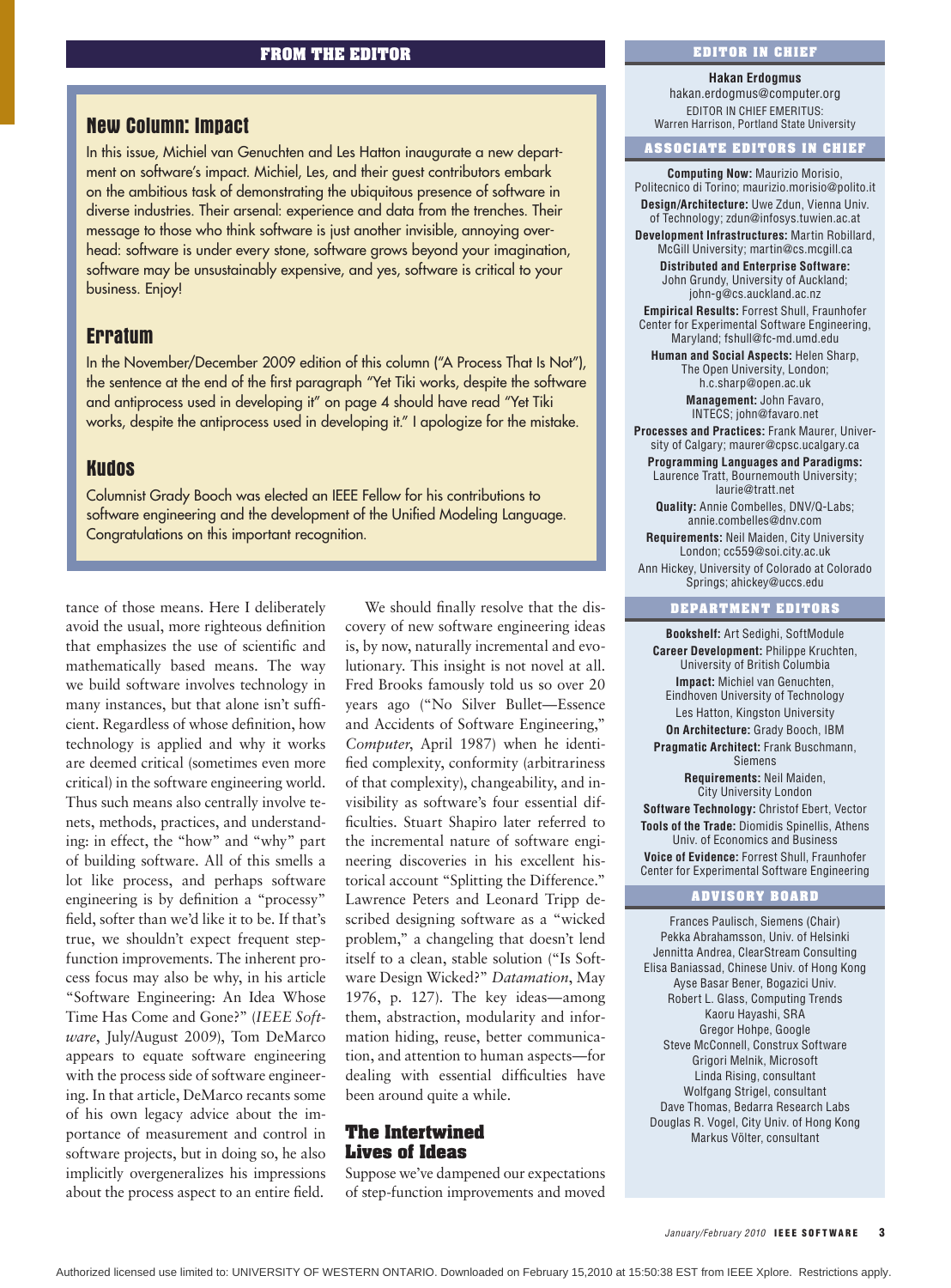#### **FROM THE EDITOR**



**Figure 1. The life cycle of modern software engineering ideas.**

on. What about ideas that have merit but lead to incremental improvements? Are they readily recognized, accepted, and ultimately adopted? The short answer is, no. If payoffs aren't obvious and certain, then acceptance, naturally, is also elusive. Fortunately, some factors that contribute to this elusiveness are partially within the reach of our control. We can start looking for them in the iterative and interleaved cycle in which ideas are repeatedly visited, bundled, branded, spun off, and moved across each other's pipelines. Once the stages and states of that life cycle are better understood, underlying acceptance and adoption levers can be identified. Alas, there's the obvious caveat: if modern software engineering is inherently incremental, we shouldn't have too high expectations of those levers either.

Figure 1 illustrates the life cycle of a typical software engineering idea in the post "Silver Bullet" era.

#### **Dormancy to Reincarnation**

An original idea is *conceived* in an initial context at time *T*. The context is the general environment in which the idea is positioned. It includes the problems being addressed, related ideas, counter-ideas, accelerators and decelerators, target audience (receptors and users), surrounding technologies (both established and emerging), and centrally, the relevant technical, social, cultural, and economic conditions.

The idea often is not disseminated by itself but is part of a larger package, or *bundle*. Think of the bundle as the immediate context that the idea's advocates deem necessary to make the idea operationally viable and allow it to be applied in practice. The bundle is the collection of vital complementary and synergistic concepts, approaches, practices, technologies, and norms—in short, all the things that the proponents think will make the idea work.

After its initial exposure, the idea may stay dormant for a while: in this state, it's effectively *flatlined*. It doesn't get much attention: it's inconspicuously used by a small number of people, usually by the inventors. Flatlining might happen for various reasons. The idea might still be ahead of its time: the general mindset necessary for the idea to take off might be lacking. It might not have a name and sufficient surrounding vocabulary, resulting in poor awareness and understanding. The idea might be perceived as straightforward and thus unimportant. Or a key supporting technology might be missing.

If the idea has merit, it doesn't stay dormant forever. The context eventually evolves and the idea ripens with it. Soon after, the idea is *revisited*, sometimes by the original founders but more often by others. Reincarnation occurs in one of three ways: the idea may be revived in its original form, independently rediscovered close to its original form, or deliberately redressed for the new context. The new context at time *T*′ likely includes a complement (a supporting concept that in the re-inventers' eyes makes the idea whole) or an accelerator (a synergistic concept that facilitates the idea's application). The original bundle is unraveled, and the idea is rebundled with its new complements and accelerators in the new context. The resulting whole is *branded*, using representative vocabulary that is aligned with the new context and giving the idea a fresh spin. At this point, books are written about and around the idea.

#### **Ascent and Descent**

Bundling and branding injects the idea with new life, triggering its growth-anddecline phase. This phase roughly corresponds to Geoffrey A. Moore's technology adoption life cycle (*Crossing the Chasm: Marketing and Selling High-Tech Products to Mainstream Customers*, HarperCollins, 1999). The main difference is that the end result of this cycle might be weaker than mainstream adoption. If incremental improvements are the norm, we should expect mainstream adoption to be rare. Rather, the outcome may more modestly be general acceptance by a target audience coupled with adoption in a specific context. Reversion to a previous state is possible during the growth-and-decline phase.

Once the idea is branded inside a new bundle, its real ascension begins. Its advocates *hype* the idea. It enjoys rapid spread and rise in popularity as it's picked up by the target audience. More and more people start paying attention, including vendors looking for concepts to leverage in new products and services. The idea becomes available for sandboxing in various forms, and eager early adopters start using, and effectively *testing*, it. As its usage increases, more scalable forms become available, and efforts to make it work intensify. Sometimes it's applied outside the intended context and in unexpected ways. Users discover and publicize the idea's limitations and new contexts, and modify it along the way. During the testing stage, the idea goes through a natural selection process.

#### **Sobering to Stability**

As its limitations become widely known, the idea *mellows* by stripping off its nonessential and dysfunctional aspects. The hype gradually dies down but the essence, the modified core that deserves genuine merit, remains. That core is subsequently